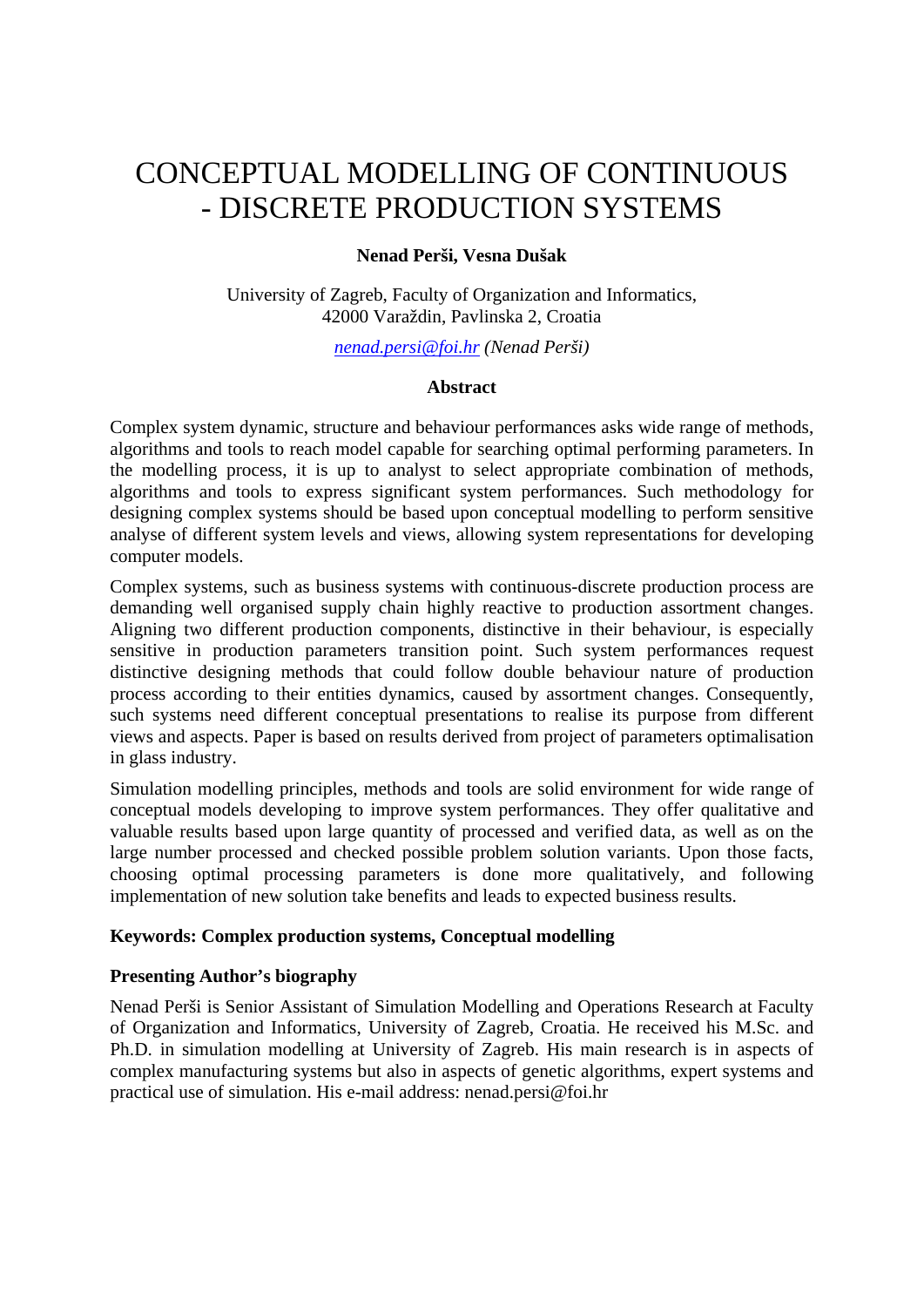## **1. Complex systems researching methodology**

Today's methodologies for analysing, modelling and (re)designing complex systems do not strictly define its concepts and contents, and push analysts to choose one, proper to system structure, behaviour and dynamic, what is specially important in the case of complex systems. System complexity could be seen from different aspects according to their structure, behaviour and dynamic [4]. As complex systems are often systems with transitive production processes behaviour, sensitive to assortment changes, they require consistent methodology which should allow:

- production process modelling according to its component specifics in behaviour, structure and dynamic,
- developing the overall production process model without losing component specifics and including environmental influence,
- representing overall production process dynamic,
- different system states investigation in searching for optimal process parameterisation, and
- developed model valuation, verification and approving on structuring, functionality, reality and reliability, and predictability.

Such methodology includes a range of different modelling methods and tools according to system components behaviour, structure and dynamics (to solve described problem, different concepts are implemented: Petri Net, Activity Cycle Diagram, Causal Loop Diagram, Flow Chart Diagram, Transition Diagram). Also, it should able:

- entities transition from state to state followed by metrology alignment,
- different behaviour presentation according to subsystems components characteristics,
- processes parameterisation and formalisation appropriate for using information technology to perform improving process.

All these requests on complex system research methodology should be based on process approach and should allow simulation modelling. Process approach should assure correct process structuring, entities relationships, and performances description on which simulation modelling techniques could develop complex system model [6]. As simulation modelling includes techniques for developing models of continuous and discrete systems it could support behaviourally different system components, and also, over transition point, it could provide smooth flow between those components.

Simulation also could represent systems on different levels. Conceptual models offer system representation in the way which is appropriate to system behaviour and structure to elicitate the most important specialities, but also entities dependencies. Using

mathematical, statistical and algorithmic presentations, computer models could be developed. In this way, simulation modelling becomes powerful tool for experimenting with the systems states, parameters aligning, and choosing the most appropriate production mode.

According to modelling levels, combination of process approach and simulation modelling also allows meta-models developing in the process class abstraction meaning. With concrete processes parameterisation such class of models became a real world applied process model.

As real world processes run in some environment they are not well described only over inner parameters. Parameters from system environment should also be included in system modelling. After outer influence is determine on system and processes level, simulation model could include them in the system model in order to investigate its influence on system states changing.

## **2. Specifics of continuous - discrete production process sensitive to production assortment demands**

Production business systems are represented by a set of processes determined with scope and specific production technology of material products made for a stock, according to order or assemble to order. According to the processes specifics, production technology is determined by continuous (products are measured by weight and volume measures), discrete (products are measured by pieces) or combined set of products flows.

The important characteristic of the continuous-discrete class of production is the lack of the unique product measure over production process. That is caused by significant change of system characteristics and requires specific approach to system analysing and modelling for each production component or phase (continuous or discrete). Also it requires component alignment in transition point to assure smooth overall production. Each production component has its own goals and the way of succeeding [7].

Usually, the continuous production phase is determined by the capacity of the main resource for preparing the basic material for final products (cooked chocolate, melting glass,…) and should keep special conditions on. Avoiding those conditions could cause fatal damage (frozen glass oven or unusable products). So, the main goal of continuous production phase is to keep constant production level according to technology conditions: product life time conditions (loss of functionality or some content component) or resource working conditions (always working "melting pot").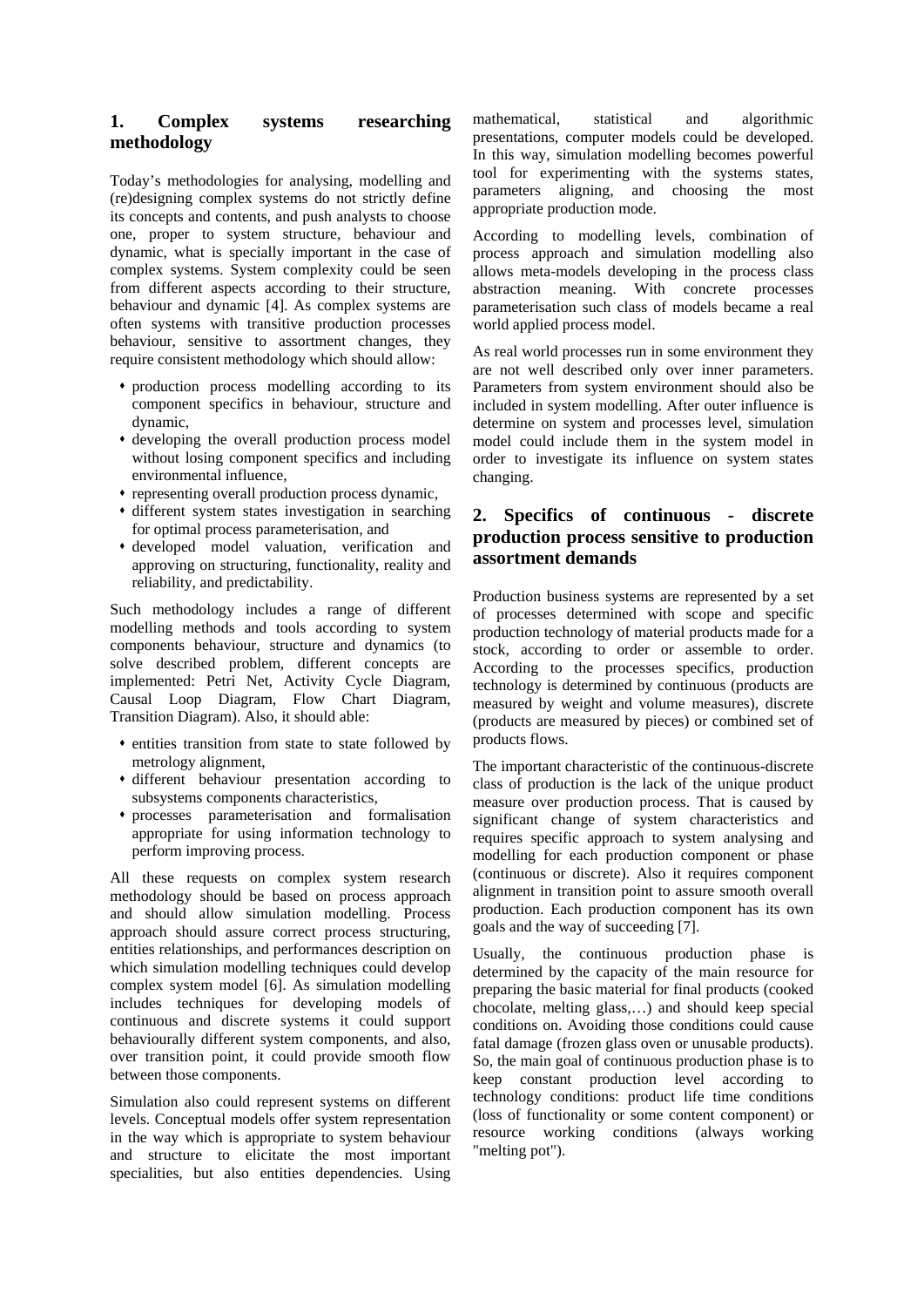Discrete component determination is based on countable products and has its own dynamic, usually forced by orders. The range of products differentiation is much more pointed out in this phase. In the continuous phase significant role has product content and quality of this contents (glass colour and prescription), but in discrete phase the most important role has products shape and combination with some addings (shape of bottles, variety of glass products etc.). So, in this phase there are resources mostly focused on products design and creating their functionality. The pace of this phase is dictated by orders, but also by continuous phase resource capacity.

According to described characteristics of continuousdiscrete production systems (CDPS) forced by orders, CDPS's are complex systems according to their component behaviour, structure, dynamic and way of managing, and they need specific research methodology, based on process approach and simulation modelling, for their analysing, modelling and (re)designing [3].

There is a wide range of production process type CDPS, from food industry to the civil engineering and some row materials for road industry. In this article we developed conceptual and computer simulation model for CDPS class forced by orders, model for glass production.

All those performances of CDPS class required managing process sensitive on range of varieties in the system. From the different production phases there are two optimal points, differently defined for each component (continuous and discrete). From the continual phase point of view goal is focused on resource characteristics and controlling to assure smooth process without turbulences that could it break. To predict followed process stages, and assure on time enough inputs of determined quality is the goal of continuous production phase [8]. The goal of discrete production phase is to exploit all material made in continuous phase according to variation in demands.

Separate production phases' optimalisation do not produce optimal solution for overall system. And that is the main point of complex system designing. To align two different systems in the way of reaching overall optimal solution is the result expecting from (re)designing of complex system.

#### **3. Glass container manufacturing model**

The glass container manufacturing process is a sequence of processes and activities performed both in a continuous and discrete way. Therefore, the entire system needs to be represented by means of two separate models. There are different ways on which production process occurs in each of them. Moreover, such a division is notable within the business system itself, so processes and activities pertaining to each of the two production types are easily discernible [1].

#### **3.1. The conceptual model of the hot zone**

The term conceptual model refers to a rough description of a system further elaborated into individual modules. This model type is the first formal description of a system used in simulation modelling for identifying connections and relationships between entities within the system, which is essential for a further formal description of system functioning by means of a computing simulation model.

The hot zone consists of the preparation and melting of the glass mass and forming of glass containers. The glass mass preparation and melting stage contain two mutually connected business activities. The performance of each of those activities affects the execution of the other. For each of the two activities it is necessary to develop their own conceptual model. The conceptual model itself can be developed in many ways. Owing to the nature of the continuous manufacturing process which virtually never comes to a halt, it is hard to determine the beginning of such a process. However, it is possible to consider the input of raw materials as the beginning of the manufacturing process. In Figure 1 the entire hot zone is shown with activity cycle diagram (ACD).



Fig. 1 Hot zone activity cycle diagram

The purpose of the activity cycle diagram of hot zone is states recognition and events correlation in the whole continuous production process. Diagram contents flow and causal-consequential relations between related events and states of each present entity. Anyway, because of special system atributes, ACD diagram is not enough precise, specially in part presenting production system control mechanism.

The another way to present hot zone manufacturing processes on conceptual level is Petri Nets. They are more complex method for conceptual modelling of business systems with higher precision. In Figure 2 the entire hot zone Petri Net is shown.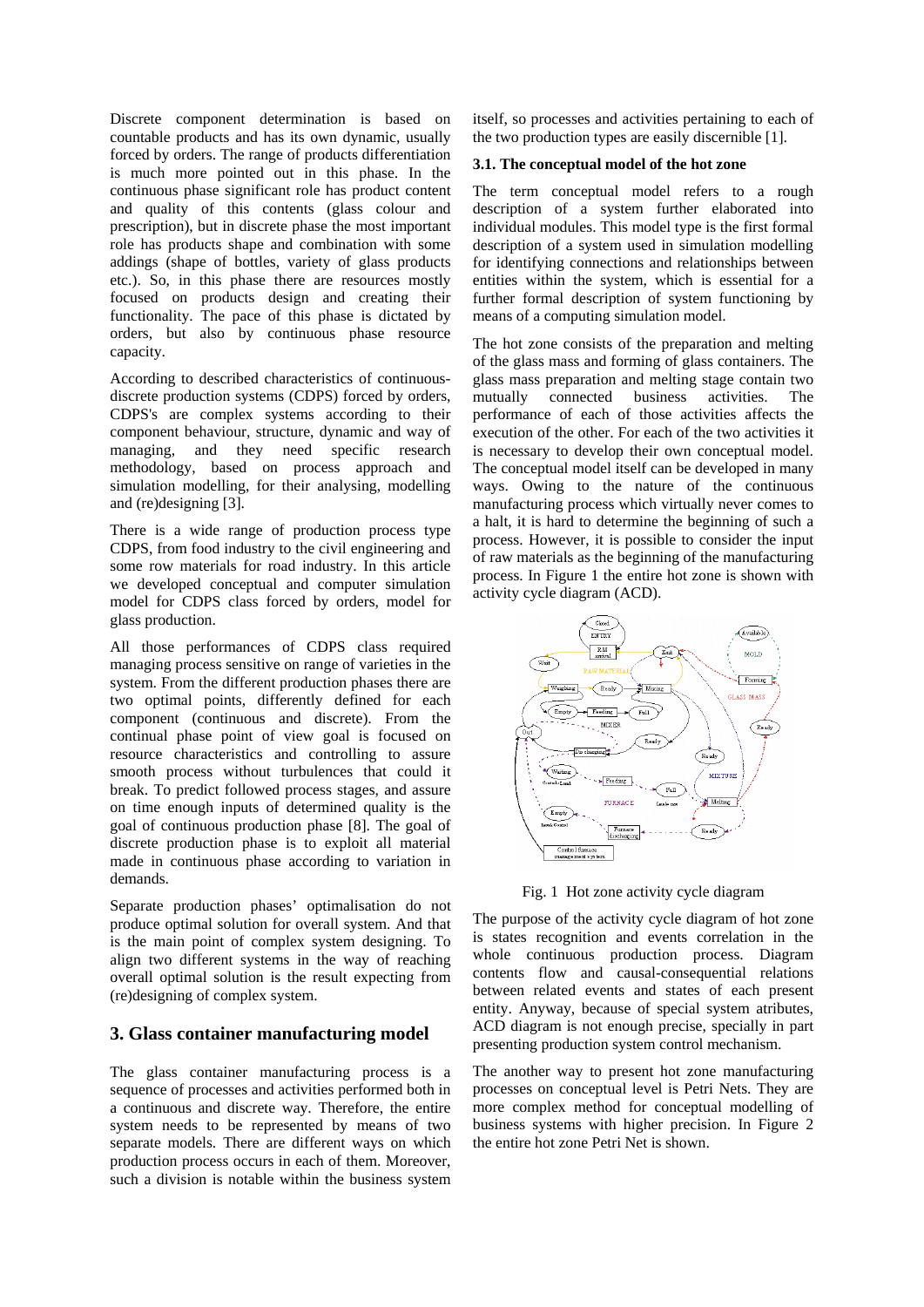

Fig. 2 Hot zone Petri Net

Petri Nets, as more complex conceptual model, in addition, solves inexactnesses of using ACD. Petri Nets shows possible resources conflicts and the way of their resolution. Also, they points out solutions for dead-locks, states conversion present conflicts accomplishment, and similar adverse system states. Petri Net, specially coloured Petri Net, describes very precisely system states conditions (continuous process with feed-back), including process network net, the way of performing processes and states conversion.

The synergy effects of those two representation is to elicitate logical flows of hot zone entities and the way of managing furnace. ACD diagram describes simple events and system states, and Petri Net preciously describes complex conditions for events realisation and states conversion. In combination of two described diagrams, all main advantages of conceptual modelling on different system level are pointed out.

#### **3.2. The conceptual model of the cold zone**

The term cold zone refers to the part of the glass manufacturing process which encompasses the final processing of glass containers until they are delivered to the finished goods warehouse (Figure 3).



Fig. 3 Cold zone activity cycle diagram

ACD diagram of hot zone represents discrete part of production process. As in the case of continuous part (hot zone) diagram represent basic events and entities states.

In this part of the manufacturing process glass containers undergo several sequential processing stages before their final delivery to the warehouse, without changing its features in the process (the GLASS CONTAINERS entity is not transformed into

a new form until the end of the process, and thus does not generate a new entity). The glass containers formed in the hot zone at the end of the process becomes the object of processing in the cold zone. Here manufacturing processes and activities occur sequentially, but discontinuously, with each particular glass container initiating a certain event, that is, a system state change.



Fig. 4 Cold zone Petri Net

Petri Net representing cold zone is simple net of Place/Transition type, describing possible events using elements with strictly determined capacity. Associated flows are marked by defined weights.

#### **3.3. The computing model of the hot zone**

Manufacturing processes in the hot zone are continuous and can therefore be shown by means of systems dynamics or, more precisely, a negative feedback model (process management is done in accordance with the predefined parameter limit values, with actions initiated by variable values exceeding the predefined limits with a view to stabilising the system). In a business system negative feedback management and action initiation are completely automated. The human factor, on the other hand, supervises the operation of the automated management system and monitors its operations over a period of time. The management and monitoring system is a part of the FURNACE entity and has been called a control furnace management system. The function of this system is to monitor the parameters of technological production of glass in the melting furnace and accordingly emit control management signals for processes occurring during glass mass preparation and furnace feeding.

Figure 5 shows the systems dynamics of glass mass preparation and melting processes monitored by the control manag ement mechanism.

discerned from this diagram showing glass mass preparation and melting processes. In the same time Generally speaking, this model shows a selfregulating negative feedback, so that the control function of the furnace management system cannot be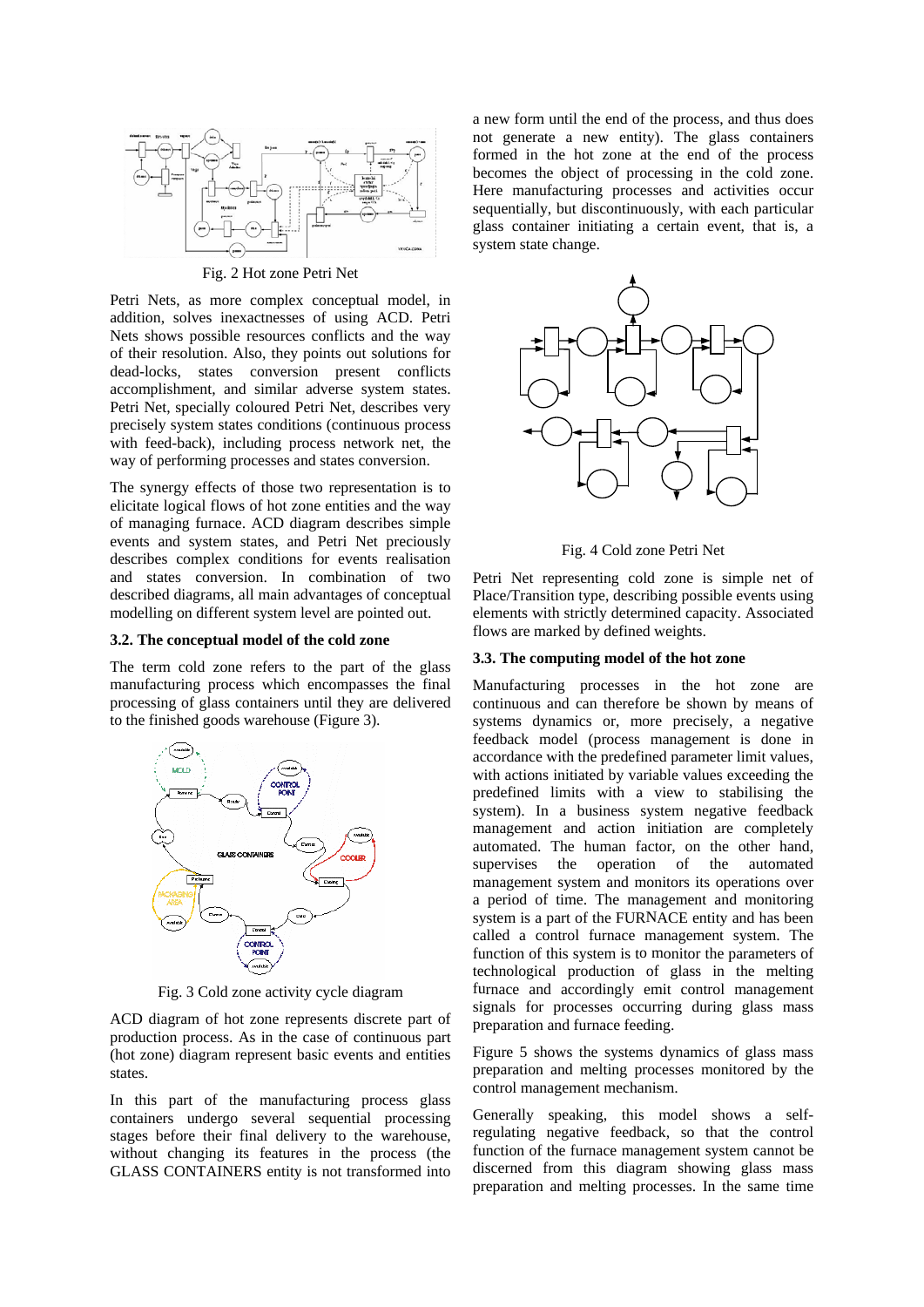causal loop diagram is base for programming code for essential part of continuous simulation model.



Fig. 5 Causal loop diagram of glass mass preparation and melting processes

Simulation managing programming lays on conditions describing by transition state diagram connected over furnace management control system.

The control function of the furnace management system is based on the tolerance of the level of glass mass melted in the furnace as the control parameter (Figure 6).



Fig. 6 Furnace management control system

It is recommended to describe all system parts or phases in the same way of representation for better system flows and architecture understanding in the very beginning of system formalisation. In presenting case for such purpose is used ACD for both, ontinuous and discrete system phase. That allows c d escribed with entity mold separating the whole system in to different recognisable wholes followed transition point determination. Transition point is by assigned conceptual models.

production process control mechanism, specially for Both zones are described with Petri Nets. In that way, continuous part, is described more detailed. Petri Nets gave a new view on process and its formalisation in the computer recognisable way.

Computing model is done with simulation tool allowing system dynamic simulation: system dynamics concepts formalisation based on statisticalmathematical notation.

Nowadays simulation tools are object oriented. Code generation performing is based on flow diagram in graphical environment with computing model parallel

definition. Flow diagram uses graphical elements marked as Level, Rate, Auxiliary, Constants and initial values. Levels, constants, states transitions and auxiliary equations are connecting in circles by flows showing system dynamics. Entity object definition is presenting by graphical symbol assigned to concrete variable from conceptual model. Each of them could be formalised with mathematical equations.



Fig. 7 Simulation model of cold zone

#### **3. 4. The computing model of the cold zone**

certain events being influenced by transactions of possible. This fact enables for a more complex, continuous model to be substituted by a simpler, discontinuous one. For that an unambiguous variable that will properly represent both models needs to be defined. Owing to the specific features of the glass container manufacturing system, this variable has been defined as the total quantity of the available melted glass mass. This variable can be expressed by the same units of measurement in both models and acts as a linking variable between the two models as it represents the exit from the continuous and the entry into the discontinuous model. Figure 8 shows a cold zone mo del. The cold zone includes a sequence of manufacturing operations encompassing the manufacturing of each particular glass container. Within a business system, this part of production occurs continuously, with individual glass containers. Therefore this part of the manufacturing process can be described by a discontinuous simulation model. The transition from a continuous to a discontinuous part of manufacturing occurs in the MOLD entity. In other words, it is at this very part of the manufacturing process that the transition from a continuous simulation model to its discontinuous counterpart takes place. The hot zone model is thus strictly defined and guided and no major deviations in it are allowed or, for that matter,



Fig. 8 Glass container production line

Computing model is done with simulation tool for discrete system simulation. It is useful for solving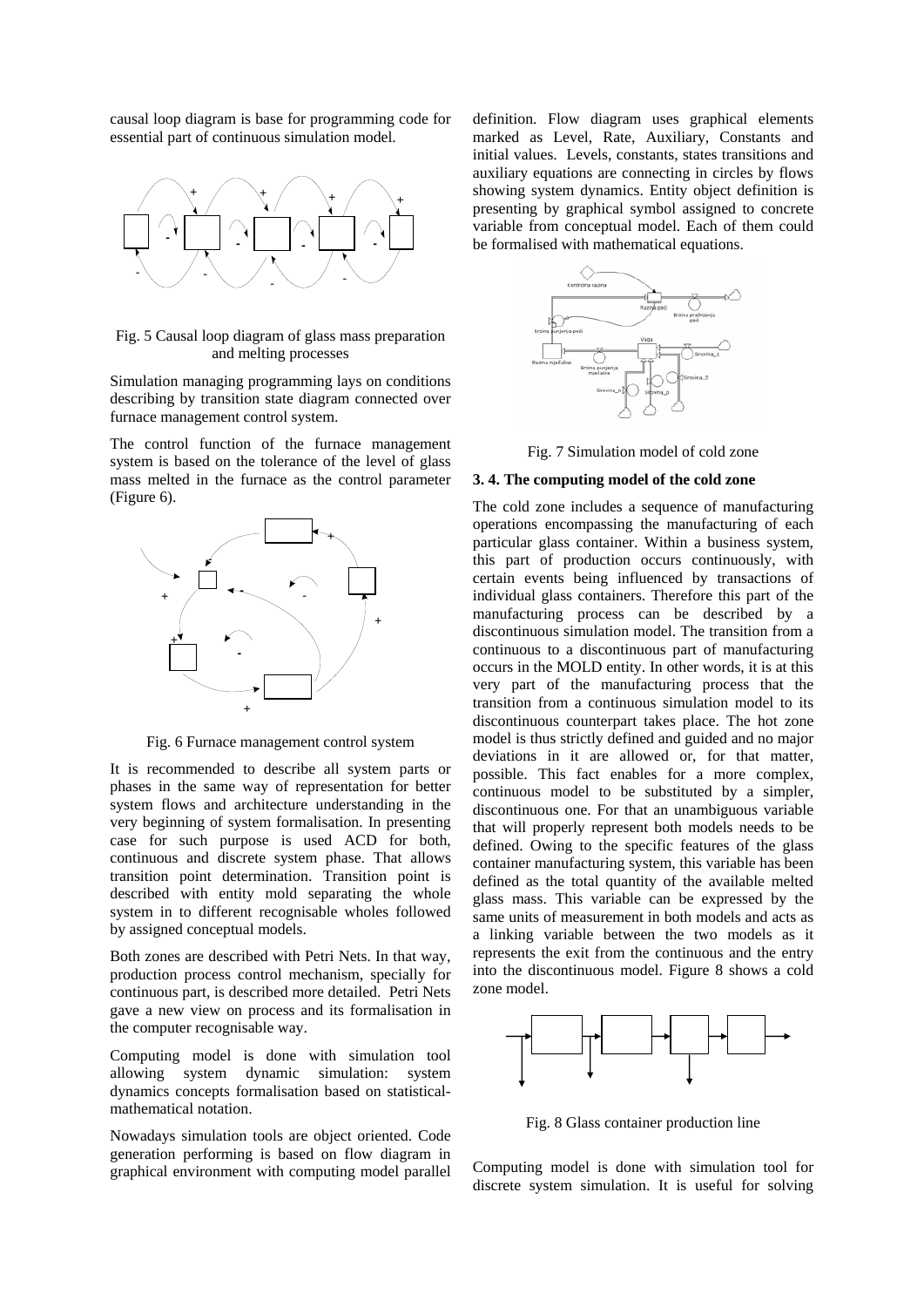problems connecting with tunning of business operations (reaching minimum operation costs queuing times, or increasing resource utilisation and service quality). Modern tools are program packages with repository of general program routines and objects that optimise programming phase.

According to collected data, there is computer simulation model for each product or product combination production, using for performing simulation experiments.



Fig. 9 Simulation model of cold zone

### **4. Con clusion**

valuable model capable for searching optimal goals Complex system research methodology requests recent specialist acknowledgment in system modelling and organisation engineering to reach optimal performing parameters values. According to complex system dynamic, structure and behaviour performances variation, their modelling asks wide range of methods, algorithms and tools to reach levels. Consequently, such systems need different conceptual presentations to realise its purpose from different views and aspects. So requested methodology should allow:

- system structure representation on general and partially levels,
- $*$  processes dynamics nature and behaviour (in cluding transition points) recognition,
- system states and parameters formalisation leading to computer models development,
- environment influence recognition
- verification, validation and parameters range deri vations of values requested for system purpose realisation.

Conceptual models offer a lot of possibilities for system representation and formalisation on the way to survive in concurrent reality. Conceptual models could represent systems in different levels. They offer system representation appropriate to system behaviour, structure and dynamic to elicitate the most important specialities, but also entities dependencies. Using mathematical, statistical and algorithmic presentations, computer models could be developed. In this way, conceptual modelling becomes powerful tool for experimenting with the systems states, parameters aligning, and choosing the most appropriate production mode.

model, appropriate to investigate optimal parameter v alues. As it was discuss in paper, simulation modelling principles, methods and tools are r ecommendable as proper way of experimenting in vir tual world for real world purpose. According to modelling levels, combination of process approach and conceptual modelling also allows developing of wide range meta-models. With concrete process parameterisation, such models became representation of a real world applied process

### **Re ferences**

- [ 1] Bider I.: Choosing Approach to Business Process Conceptual Modeling, Issue 34; 2005. Modeling – Practical Perspective; Journal of
- [2] Dewhurst, F., Barber. K., Rogers, J.J.B., Towards integrated manufacturing planning with common tool and information sets, International Journal of Operations & Production Management, Vol 21, No 11 2001, pp. 1460-1482.
- [3] Ingemansson, A., Bolmsjö, G.S., Improved efficiency with production disturbance reduction in manufacturing systems based on discrete-event simulation, Juornal of Manufacturing Technology Management, Vol 15, No 3 2004, pp. 267-279.
- [4] Jiming L., XiaoLong J., Kwok C.T.: Autonomy Oriented Computing: From Problem Solving to Complex Systems Modeling; Springer 2004.
- [5] Kunnathur A. S., Sundararaghavan P. S., Sampath S.: Dynamic rescheduling using a simulationbased expert system; Journal of Manufacturing Technology Management; Vol. 15 Number 2; 2004.; pp. 199-212
- manufacturing systems using an extended unified framework, Juornal of Manufacturing Technology Management, Vol 15, No 3 2004, pp. 222-238 [6] Lau, H.Y.K., Mak, K.L., The design of flexible
- [7] Manzini, R., Ferari, E., Gamberi, M., Persona, A., Manufacturing Technology Management, Vol 16, Rigattieri, A., Simulation performance in the oprimisation of the supplì chain, Juornal of No 2 2005, pp. 127-144.
- [8] Visawan D., Tannock J.: Simualtion of the Reliability Management; Volume 21 Number 6; economics of quality improvement in manufacturing; International Journal of Quality & 2004.; pp. 638-654
- [9] Wang, Z., Zhang, J., Chan, F.T.S., A hybrid Petri nets model of metworked manufacturing systems